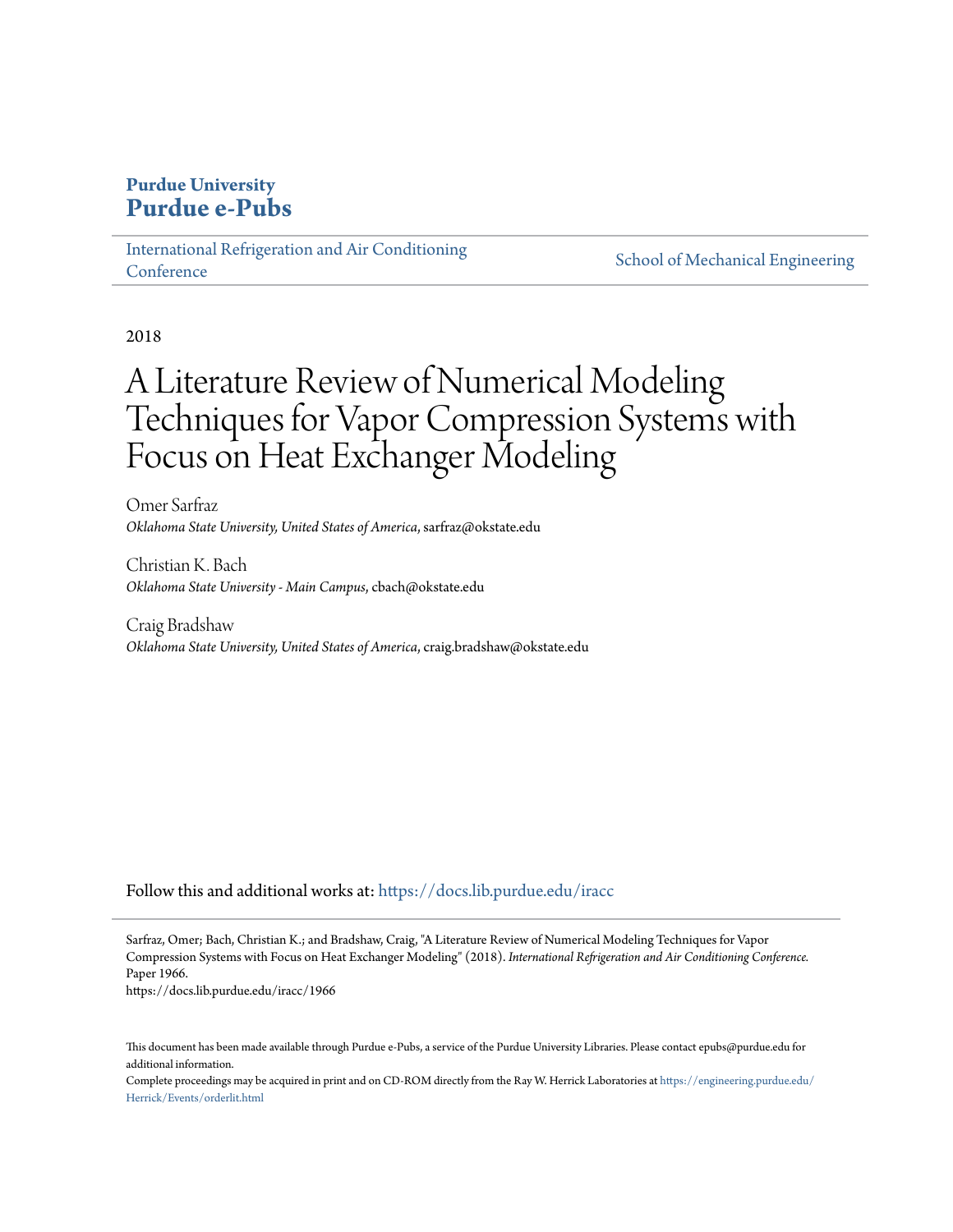#### **A Literature Review of Numerical Modeling Techniques for Vapor Compression Systems with Focus on Heat Exchanger Modeling**

Omer SARFRAZ<sup>1\*</sup>, Christian K. BACH<sup>2</sup>, Craig R. BRADSHAW<sup>3</sup>

 $1,2,3$ Oklahoma State University, Mechanical & Aerospace Engineering, Stillwater, OK 74078, USA <sup>1</sup>Tel: 405-762-2940, <sup>2</sup>Tel: 405-744-5916, <sup>3</sup>Tel: [405-774-5900](tel:405-774-5900) Email: <sup>1</sup>[sarfraz@okstate.edu,](mailto:sarfraz@okstate.edu) <sup>2</sup>[cbach@okstate.edu,](mailto:cbach@okstate.edu) <sup>3</sup>[craig.bradshaw@okstate.edu](mailto:craig.bradshaw@okstate.edu)

\* Corresponding Author

#### **ABSTRACT**

Vapor compression systems are the most widely used system type in heating, ventilation, air-conditioning, and refrigeration (HVAC&R) applications. Experimental and numerical modeling techniques are used to analyze the performance of the vapor compression systems. With the introduction of high-performance computers, numerical modeling techniques are used extensively to develop cost-effective and efficient HVAC&R equipment. Experimental iterations on the design of vapor compression systems are costly; however, numerical techniques can reduce the number of experimental iterations, substantially decreasing the development cost and time. Because of the benefits associated with the numerical simulation, many researchers working in the HVAC&R field have attempted to develop efficient, robust, and accurate simulation models. This paper provides an in-depth review of heat exchanger modeling techniques as well as integration strategies to develop holistic system models.

#### **1. INTRODUCTION**

The four basic components of the vapor compression systems are evaporator, condenser, compressor, and expansion device. Various, sophisticated, numerical modeling techniques have been developed to examine the performance of vapor compression systems. Numerical models, once developed, can be run at very low cost compared to physical prototype development. A reduction of experimental iterations during new product development can be achieved by tuning the simulation models with limited experimental data. A heat exchanger model has substantial influence on the overall accuracy and fidelity of the vapor compression system model. As a result, these models warrant particular attention to ensure appropriately representative and accurate results from the accompanying system model. This study will examine heat exchanger modeling techniques in this context.

#### **2. HEAT EXCHANGER MODELS**

A vapor compression system has two distinct heat exchangers, one operating as a condenser and the other one as an evaporator. Heat exchanger modeling can be divided into four broad categories based on accuracy and computational time: lumped parameter models, moving boundary models, tube-by-tube models, and segment-bysegment (distributed parameter) models. In the following sections, this work will describe each of these modeling approaches, where they have been applied, and for what reasons. Additionally, this section will explore various limitations to these modeling techniques.

#### **2.1 Lumped Modeling Approaches**

The lumped modeling approach is the simplest approach amongst the four main modeling approaches. In this modeling approach, the whole heat exchanger is considered a control volume and an overall heat conductance (UA) value is used to analyze the performance of the heat exchanger. Either the log mean temperature difference (LMTD)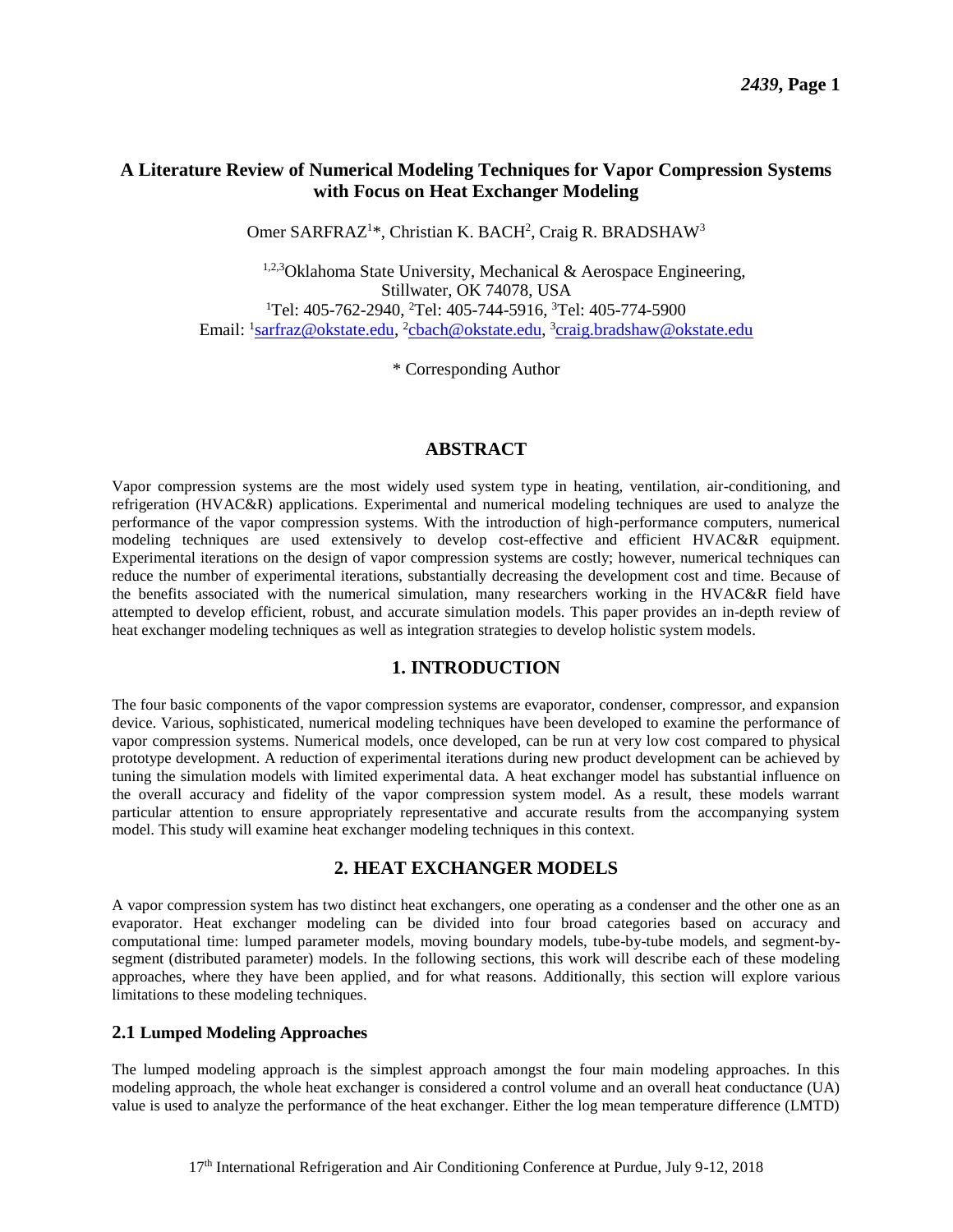or ε-NTU method is used to calculate the capacity of the heat exchanger. This model doesn't take into account the phase change transition inside the heat exchanger.

Parise (1986) developed a heat pump simulation model using simple component models to predict the overall system performance. The condenser and evaporator were both modeled based on lumped modeling approach using constant overall heat transfer coefficients based on the arithmetic overall temperature difference. The overall heat transfer coefficients for condenser and evaporator, which were predetermined empirical parameters to the model, considered both two-phase and superheated regions.

Braun (1988) presented general method to design, retrofit, and control equipment in large chilled water systems. For his chiller model, he developed simplified shell and tube condenser and evaporator model using lumped modeling approach (*i.e.* overall heat conductance and LMTD). He used condensing temperature to determine the LMTD for the entire condenser ignoring the superheated refrigerant at the condenser inlet. The smaller temperature difference was approximately compensated for by the higher heat transfer coefficient by considering the condensing temperature for the entire condenser. A similar approach was used for the evaporator. The simplified lumped models in comparison to more detailed models (*e.g.* tube-by-tube models) for condenser and evaporator were used to reduce the overall simulation time associated with the optimal control of the large chilled water system involving multiple components.

Jin and Spitler (2002) developed a simulation model for water-to-water vapor compression heat pumps based on parameter estimation for use in energy calculations and building simulation programs. The model contained evaporator and condenser models based on the lumped approach. A constant value of overall heat transfer coefficient (UA) was used in evaporator and condenser independent of fluid temperatures and flowrates. Also, refrigerant superheating was ignored in the evaporator while refrigerant superheating and subcooling were ignored in the condenser. The UA values in condenser and evaporator were estimated based on manufacturer's data. Therefore, the under-prediction of heat transfer in evaporator due to neglect of the superheated region was approximately compensated for by the estimated UA value. Similarly, neglecting superheated and subcooled region in condenser was approximately compensated for by the estimated UA value.

From the literature, it is found that for entire building level simulation containing multiple pieces of equipment, using a lumped approach for heat exchanger models can reduce the overall simulation time (Jin and Spitler, 2002). Also, models based on parameter estimation make use of lumped approach to develop simplified models of condenser and evaporator. However, these models may not provide accurate results (*i.e.* coil capacity etc.) as they don't take into account the phase transition and change in local refrigerant properties. Also, lumped models based on parameter estimation require tuning of parameters with the heat exchanger's performance data, which in some cases is unavailable.

#### **2.2 Moving Boundary Modeling Approaches**

The moving boundary modeling approach is more detailed than the lumped modeling approaches because it takes refrigerant phase change transition into account. On the air side, it considers transition from dry to wet section (if air dehumidification occurs). In this modeling approach, the heat exchanger is divided into single-phase and two-phase zones. Each zone is then solved using a lumped approach.

Braun (1988) developed cooling coil model for optimization of the chiller plant that considered transition from dry to wet coil section on the airside. Stefanuk *et al.* (1992) modeled tube in tube condensers as three separate heat exchangers connected in series to take into account three refrigerant phases (superheated, two-phase, and subcooled). They didn't consider airside transition from dry to wet section in their model.

Bell (2012) developed air conditioning and heat pump simulation model, ACHP, which uses a moving boundary fintube heat exchanger model. The ε-NTU method was used to analyze the performance of heat exchanger, which assumed constant specific heat values for both the fluids (refrigerant and air or cooling fluid). The average heat transfer coefficient on the air and refrigerant side (for each phase) were used for the analysis. The transition from dry to wet section was considered on the airside.

It is found from the literature that cooling coil models based on the moving boundary approach take into account the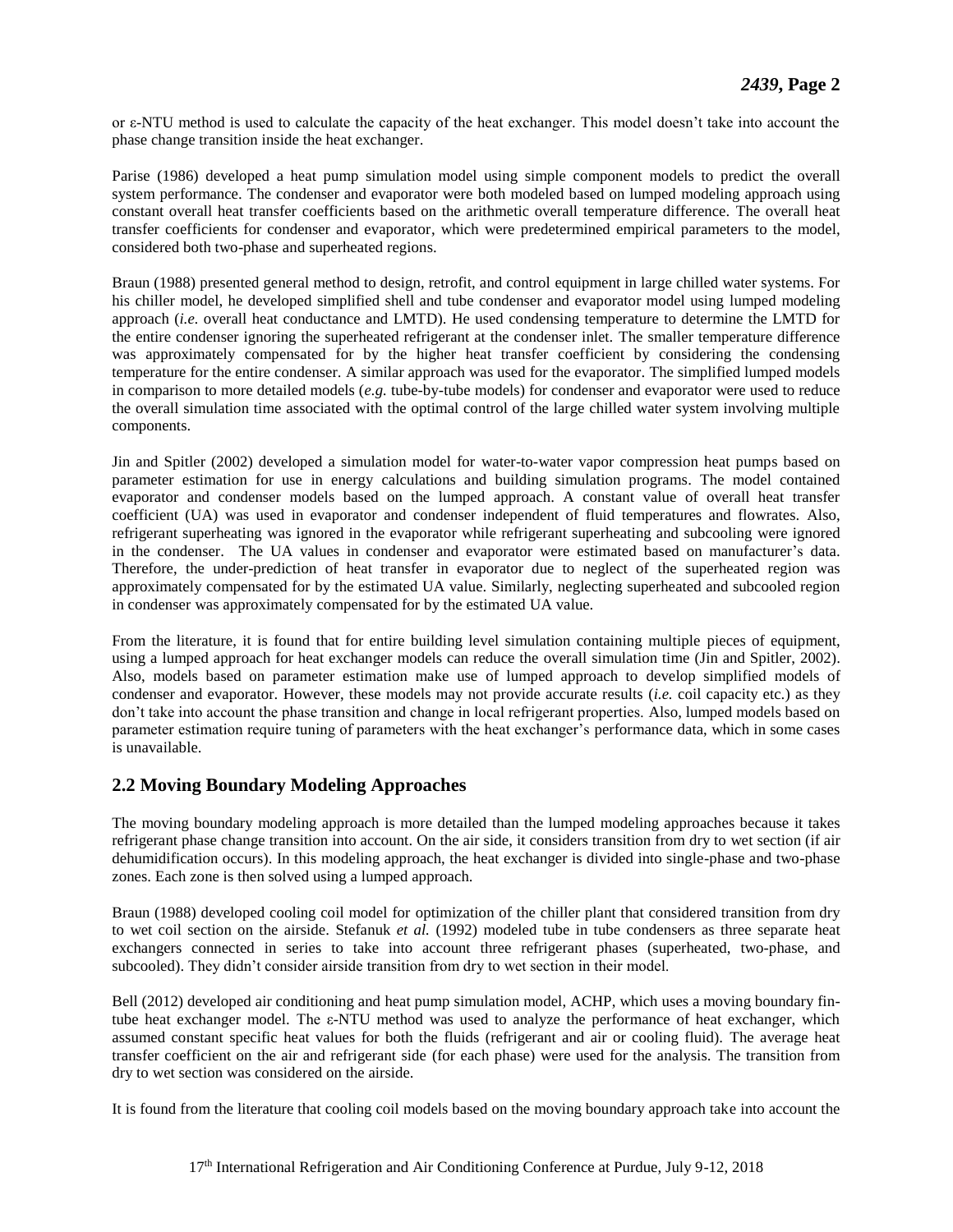airside dry to wet section transition (Braun (1988), Bell (2012)). Evaporator and condenser models based on the moving boundary approach may or may not consider airside transition from dry to wet section. The moving boundary models can be more accurate than the lumped models while maintaining favorable computational speed. However, a comparison between the accuracy and solving time of models based on moving boundary approach and lumped approach was not found in open literature. The moving boundary modeling approach cannot take refrigerant or airside maldistribution into account.

#### **2.3 Tube-by-Tube Modeling Approaches**

The tube-by-tube modeling approaches include more detail than the moving boundary and lumped modeling approaches. In this approach, each tube of the heat exchanger is considered a control volume and lumped approach is used to solve each control volume (tube) individually to predict the heat exchanger performance. This approach can take into account the refrigerant side maldistribution by using the circuitry information and one dimensional airside maldistribution by using a 1D air profile. Transition from single-phase to two-phase or two-phase to singlephase can be taken into account by dividing the control volume *i.e.* heat exchanger tube into smaller control volumes where phase transition occurs. Alternatively moving boundary approach can be applied to each individual tube (Bach *et al.*, 2014a).

The tube-by-tube approach has been used in many models developed to analyze the heat exchanger performance. A software package originally developed by Domanski and Didion (1983), EVAP-COND, contains simulation models of fin-and-tube heat exchangers based on tube-by-tube approach. EVAP-COND is currently maintained by National Institute of Science and Technology (NIST); the model predicts the performance of each tube separately by assuming uniform refrigerant temperature in each tube and an average air temperature for all the tubes in a given row. However, the original model by Domanski and Didion did not consider non-uniform air distribution. Domanski (1989) later developed the evaporator simulation model EVSIM based on tube-by-tube approach. Unlike EVAP-COND, EVSIM accounted for both the air and refrigerant side distribution. To take into account the refrigerant side distribution, simulation starts with the refrigerant inlet tube of the given circuit and follows the consecutive tubes until the exit tube is reached. If there is a split in circuit, then the model solves one branch of the circuit first and then comes back to the split point to solve the remaining branches of same circuit. The same process is repeated for all other circuits of heat exchanger.

Liu *et al.* (2004) developed a fin-and-tube heat exchanger model based on graph theory using tube-by-tube modeling approach. The control volume included refrigerant inside the tube, fin and tube, and air outside the tube. This model was based on the application of energy conservation on each control volume. The refrigerant and air outlet states and wall temperature were obtained for each control volume by applying energy conservation on each control volume in an iterative method. An adjacency graph and corresponding adjacency matrix in graph theory were developed to explain the connections amongst each tube for solving complex refrigerant circuitry. The adjacency graph is a form of conceptualized hierarchy represented by vertices connected by edges. Each vertex represents a heat exchanger tube while edge shows the relationship between two tubes and contains the flow direction. The mathematical form of the adjacency graph is adjacency matrix. The longitudinal tube conduction and airside pressure drop were neglected in the model and refrigerant was assumed to have one-dimensional (1D) axial flow. An overall iterative algorithm based on graph-based traversal method was developed to solve the heat exchanger model. Energy and momentum equations were decoupled by solving the energy equations separately from the momentum equations. As a result, computational time of the new method was 1/40 to 1/60 of the previous methods to solve same heat exchanger model with similar level of detail.

Richardson (2006) developed the heat pump simulation model based on the object-oriented scheme. The heat exchanger model in the heat pump simulation model was modeled as a cross-flow fin and tube heat exchanger. Tube-by-tube approach was used to model the heat exchanger. To simplify the heat exchanger model, many tube passes were reduced into single pass**Error! Reference source not found.**.

A single segment was used to represent a long tube length with lumped pressure drop and heat transfer correlations. Due to above-mentioned assumptions, corrections factors were used to tune model capacity with the experimentally calculated capacity. A simultaneous solver was used to solve the hydraulic equations, while a successive substitution routine was used to solve the thermal equations.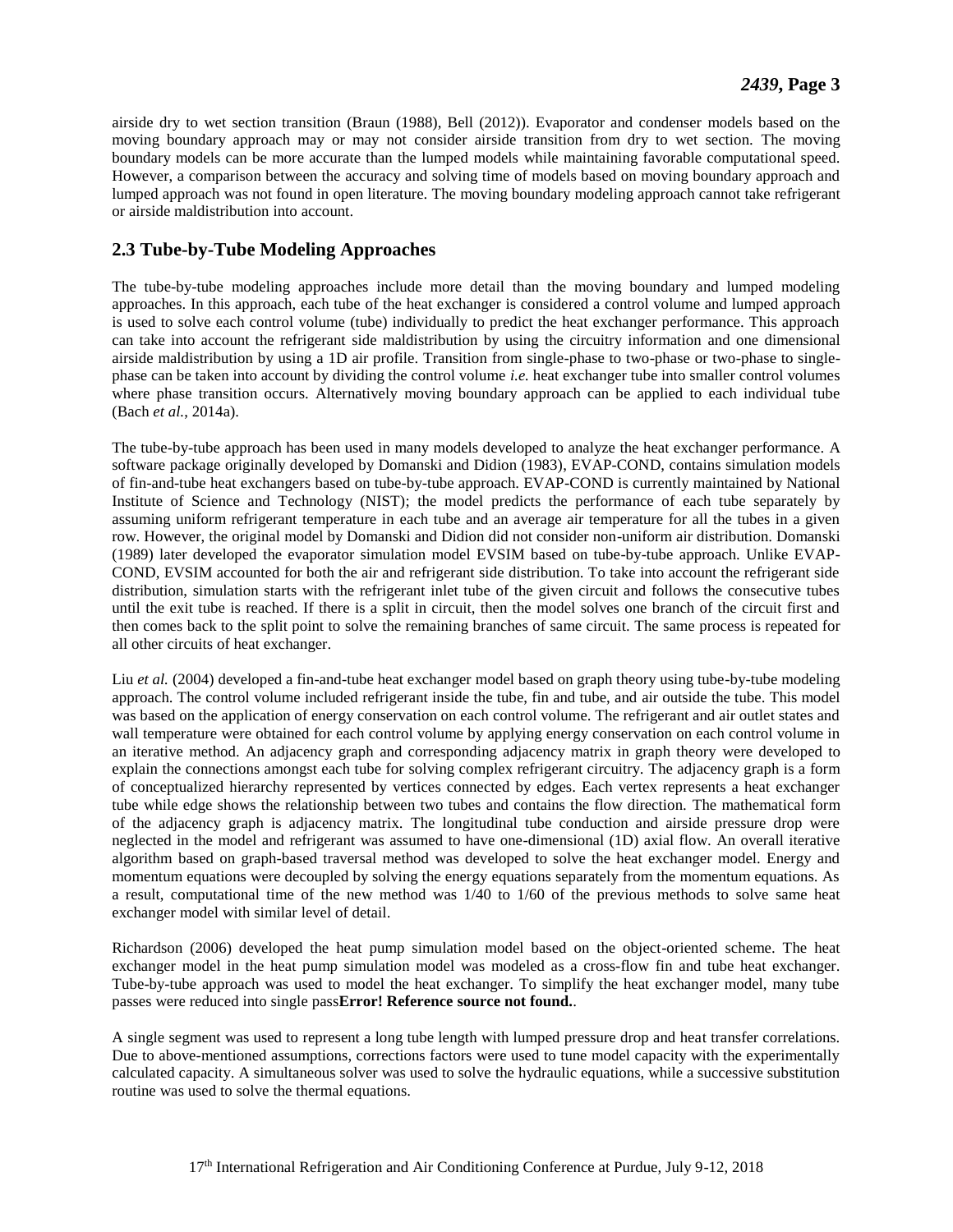The tube-by-tube modeling approach has been used by various researchers to develop detailed heat exchanger models which unlike lumped or moving boundary approach can take into account the refrigerant and airside (1D) maldistribution. These models can be more accurate than lumped and moving boundary models but they also require more computational effort. The heat exchanger models based on tube-by-tube approach were used for steady state simulations of vapor compression system (VapCyc (Richardson (2006)). Although detailed, these models cannot take into account 2D airside maldistribution.

#### **2.4 Segment-By-Segment Modeling Approach**

The tube-by-tube modeling approach can consider both refrigerant and airside 1D maldistribution; however, it cannot take into account airside 2D maldistribution. Segment-by-segment approach considers 2D maldistribution on airside by dividing heat exchanger tube into number of segments where each segment is treated as a control volume. [Figure 1](#page-4-0) shows the airside 1D maldistribution in tube-by-tube approach and 2D maldistribution in segment-bysegment approach.



<span id="page-4-0"></span>Figure 1: Illustration of airside 1D maldistribution in tube-by-tube modeling approach and 2D maldistribution in segment-by-segment modeling approach (tube return bends are not shown)

Similar to tube-by-tube approach, a segment can be further divided into sub segments if there is a phase transition in a segment. The control volume for different modeling approaches is shown in [Figure 2.](#page-5-0)

Jiang *et al.* (2006) developed a heat exchanger simulation model, CoilDesigner based on segment by segment modeling approach. Each finned-tube macro-volume was divided into small segments to take into account 2D maldistribution on airside and the changing transport and thermal properties of the fluids. The segments were numbered in the direction of refrigerant flow. Each segment was considered a discrete unit of heat transfer and the  $\varepsilon$ -NTU approach was used to solve each segment. A junction tube connectivity matrix was used by Jiang *et al.* to incorporate the circuitry information for considering refrigerant side distribution.

Rossi (1995) developed heat pump simulation model, ACMODEL that included heat exchanger model based on segment-by-segment modeling approach. The capacity of the heat exchanger was found using  $\epsilon$ -NTU approach on each segment. The original ACMODEL developed by Rossi didn't contain many modeling options e.g. the refrigerant side heat transfer correlation was only for smooth tube while the airside correlation was for louvered fins only. Also, it didn't consider refrigerant and air side maldistribution. Shen (2006) updated ACMODEL to include more modeling options. The heat exchanger model in the modified ACMODEL considered refrigerant side distribution by incorporating circuitry information.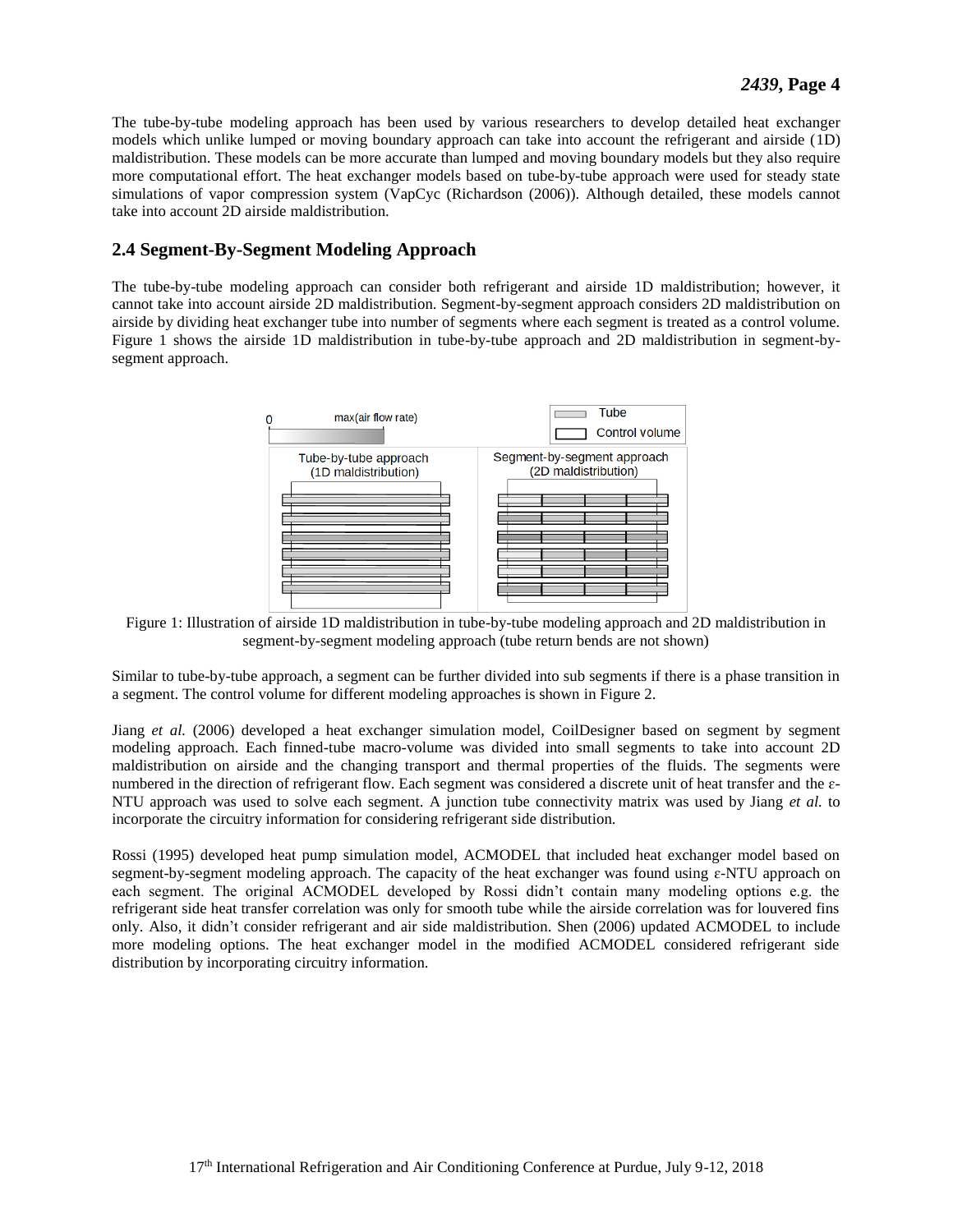

Figure 2: Control volume for different modeling approaches

<span id="page-5-0"></span>Iu (2007) developed a heat exchanger model based on segment-by-segment modeling approach. He developed a flexible circuitry algorithm to account for refrigerant side distribution. He performed the experiments to calculate the local airside heat transfer coefficient as the airside heat transfer coefficient changes from row-to-row. The solution algorithm of heat exchanger involved several iterative procedures. The algorithm started by solving all the elements in the direction of refrigerant flow using ɛ-NTU method. After all elements were solved, the air properties were updated for each element. After the airside convergence, the refrigerant side distribution was incorporated in to model by providing the circuitry information.

Singh *et al.* (2008) developed a heat exchanger model using a segment-by-segment approach. They used the generalized circuitry algorithm developed by Jiang *et al.* (2006) to take into account the refrigerant distribution. Each finite segment was treated as a control volume and these segments were numbered in the direction of refrigerant flow. Equations for conservation of energy and log mean temperature difference (LMTD) methods were applied to take into account the tube-to-tube conduction through fins. They introduced two models to incorporate tube-to-tube conduction into the energy conservation equations. The first model was a resistance model in which Fourier law of heat conduction was used to obtain the heat transfer between the tubes. However, the effect of airside heat transfer coefficient was ignored. The second model was the conductance model in which two-dimensional heat diffusion equation was solved to calculate the amount of heat conducted between the tubes through fins. The conduction model was more accurate in the prediction of effect of conduction through fins on overall coil performance than the resistance model; however, it was computationally intensive. The accuracy of the resistance model was improved using the multipliers; however, determination of multipliers required tuning with experimental data.

The segment-by-segment approach is the most detailed heat exchanger modeling approach of all the modeling approaches as it considers refrigerant and 2D airside maldistribution, local refrigerant properties, and phase transition. This modeling approach may be more accurate than other modeling approaches but it requires significantly more computational effort than the tube-by-tube approach. A comparison of different modeling approaches in terms of computational time and accuracy was not found in literature.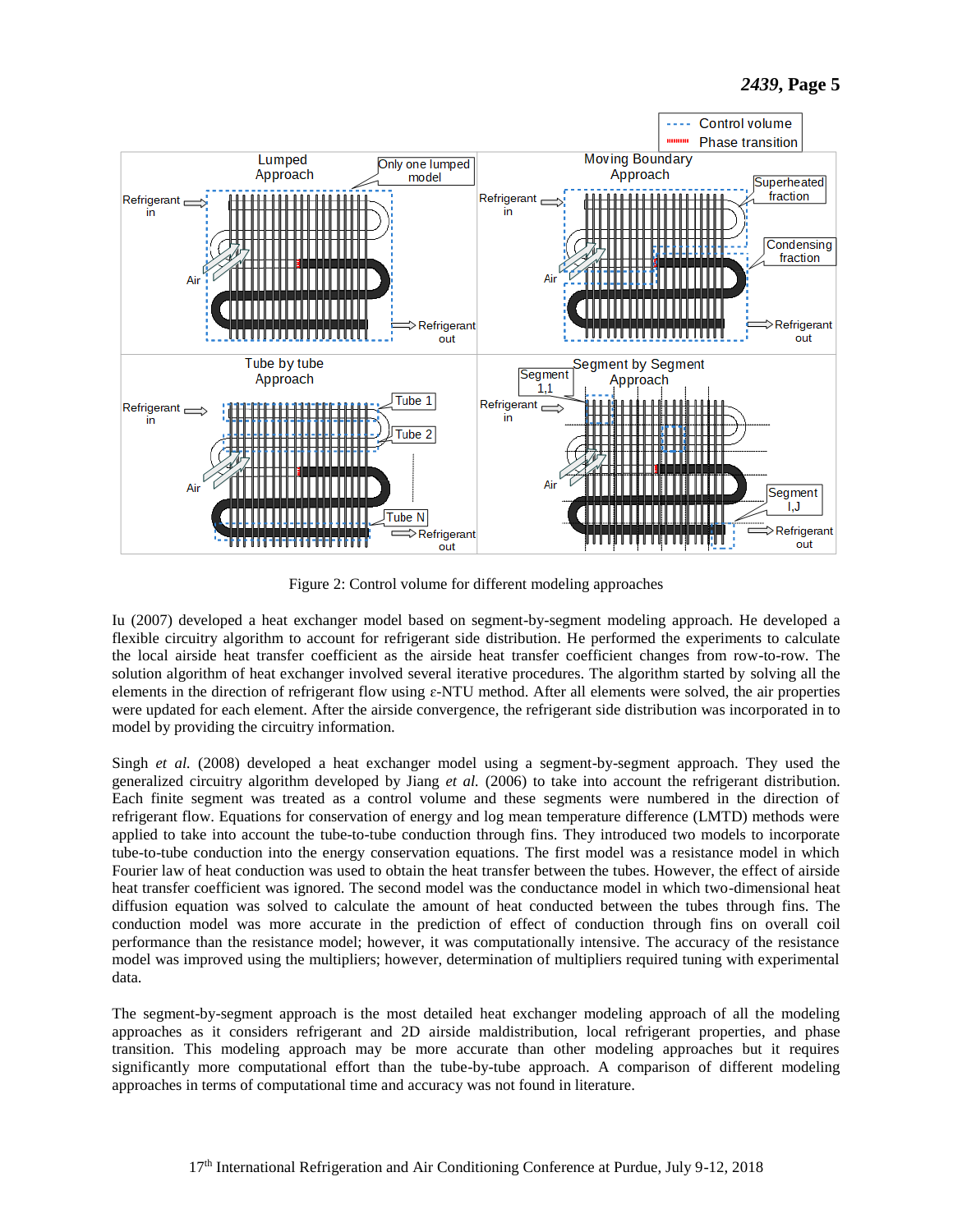## **2.5 Tube-to-Tube (Cross-Fin) Conduction**

The tube-to-tube conduction through heat exchanger fins can degrade or increase (if multiple vapor compression systems on same heat exchangers) the performance of heat exchanger and needs to be incorporated in the heat exchanger simulation model for accurate prediction of its performance. [Figure 3](#page-6-0) shows the tube-to-tube or cross-fin conduction in a fin and tube heat exchanger.

Heun and Crawford (1994) developed an analytical model of cross-counter flow fin-and-tube heat exchanger to study cross-fin conduction. They compared capacity of same heat exchanger with continuous and split fins and found a maximum capacity degradation of 40% in continuous fin heat exchangers in comparison to split fin heat exchangers.

Romero-Méndez *et al.* (1997) developed an analytical fin and tube heat exchanger model to quantify heat conduction between neighboring tubes. They found that tube-to-tube conduction could result in capacity degradation of up to 20% by decreasing heat transfer from in-tube to over-tube fluid. Heun and Crawford (1994) and Romero-Méndez *et al.* (1997) found negligible effect of longitudinal tube conduction on heat exchanger performance.



Figure 3: Tube to tube (or cross fin) conduction

<span id="page-6-0"></span>Domanski *et al.* (2007) experimentally analyzed the effect of tube-to-tube conduction on the heat exchanger performance using 5 kW fin and tube heat exchanger. They performed experiments with the slit and slit cut fins to study the effect of cross fin conduction on heat exchanger performance. They found, experimentally, a capacity degradation of 20% in slit fin heat exchanger compared to slit split fin (tube depth rows separated by a cut in fins) heat exchanger for a superheat of 16.7°C. They found a negligible (one twentieth of a percent) loss in heat exchanger capacity due to longitudinal tube conduction.

[Table 1](#page-6-1) summarizes the heat exchanger models developed by some research groups. It includes the information on whether the tube-to-tube conduction was considered in the model. The effect of considering tube-to-tube conduction on examining heat exchanger performance is not provided by most of the researchers in [Table](#page-6-1) *1*. Table 1 shows that models based on tube-by-tube or segment-by-segment modeling approach are required to analyze tube-to-tube conduction in heat exchangers.

<span id="page-6-1"></span>

| <b>Model/Researcher</b>                      | <b>Modeling</b><br>Approach | <b>Method</b> used     | Tube-to-tube<br>conduction<br>considered? | Refrigerant side and<br>airside distribution<br>considered? |
|----------------------------------------------|-----------------------------|------------------------|-------------------------------------------|-------------------------------------------------------------|
| EVAP-COND (Domanski<br>and Didion, $1983$ ), | Tube-by-tube                | $ε$ -NTU               | N <sub>0</sub>                            | No.                                                         |
| EVSIM (Domanski, 1989)                       | Tube-by-tube                | $\varepsilon$ -NTU     | N <sub>0</sub>                            | Yes (2D air distribution not<br>considered)                 |
| EVAP5M (Lee and<br>Domanski, 1997)           | Tube-by-tube                | $\varepsilon$ -NTU     | Yes                                       | Yes (2D air distribution not<br>considered)                 |
| Liu et al. (2004)                            | Tube-by-tube                | Energy<br>conservation | Yes                                       | Yes (2D air distribution not<br>considered)                 |

|  | Table 1: Summary of heat exchanger models developed by different groups |
|--|-------------------------------------------------------------------------|
|  |                                                                         |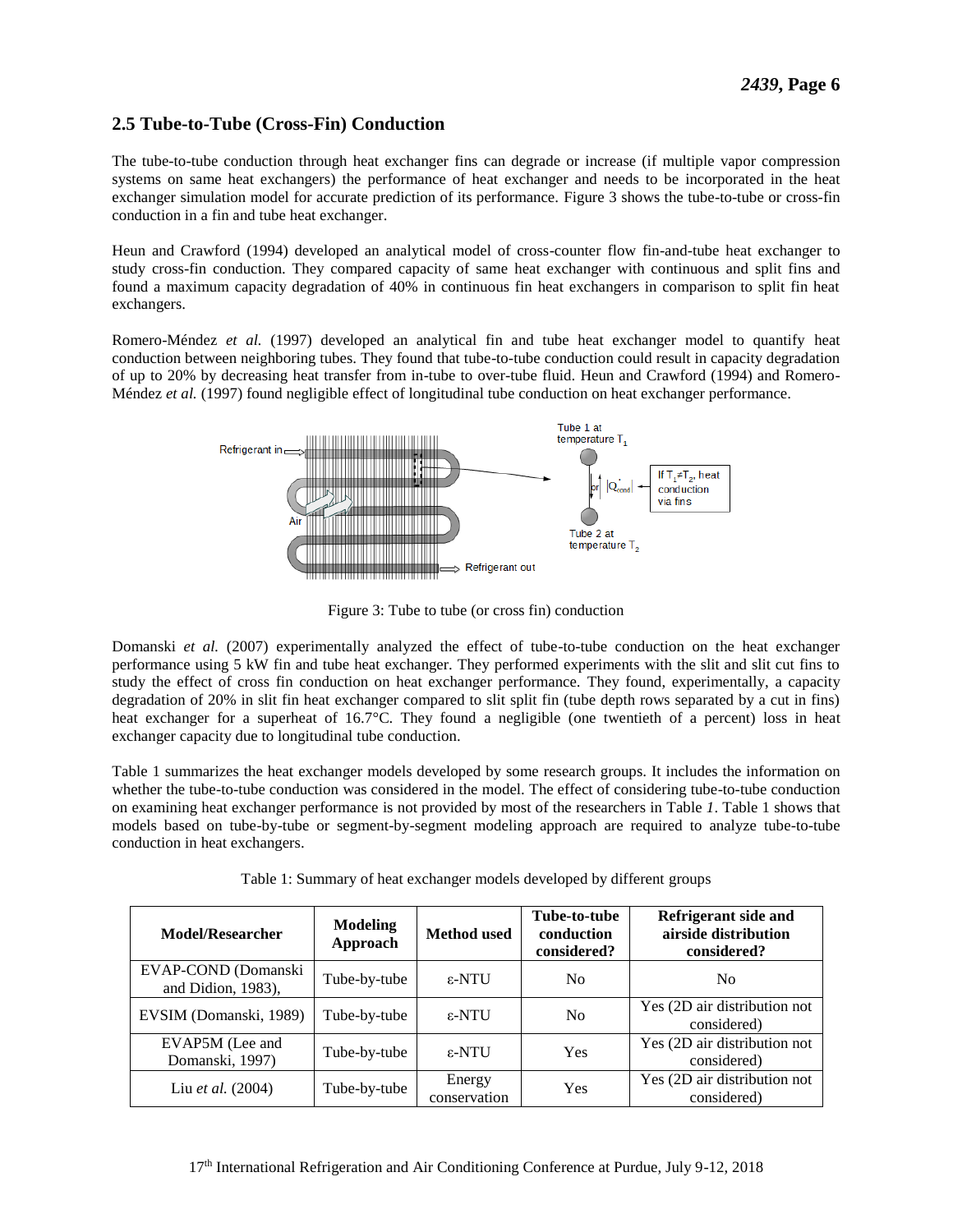| <b>Model/Researcher</b>              | Modeling<br>Approach   | <b>Method</b> used                 | Tube-to-tube<br>conduction<br>considered? | Refrigerant side and<br>airside distribution<br>considered? |
|--------------------------------------|------------------------|------------------------------------|-------------------------------------------|-------------------------------------------------------------|
| Richardson (2006)                    | Tube-by-tube           | $\epsilon$ -NTU                    | N <sub>0</sub>                            | Yes (2D air distribution not<br>considered)                 |
| CoilDesigner (Jiang et al.,<br>2006) | Segment-by-<br>segment | $\varepsilon$ -NTU                 | N <sub>0</sub>                            | <b>Yes</b>                                                  |
| Rossi (1995),<br>Bo Shen (2006)      | Segment-by-<br>segment | $\varepsilon$ -NTU                 | N <sub>0</sub>                            | <b>Yes</b>                                                  |
| Iu $(2007)$                          | Segment-by-<br>segment | $\epsilon$ -NTU                    | N <sub>0</sub>                            | <b>Yes</b>                                                  |
| <b>ACHP</b> (Bell, 2012)             | Moving<br>boundary     | $\epsilon$ -NTU                    | N <sub>0</sub>                            | N <sub>0</sub>                                              |
| Heun and Crawford<br>(1994)          | Analytical             | Energy<br>conservation             | Yes                                       | N <sub>0</sub>                                              |
| Romero-Méndez et al.<br>(1997)       | Analytical             | Energy<br>conservation             | <b>Yes</b>                                | N <sub>0</sub>                                              |
| Singh <i>et al.</i> (2008)           | Segment-by-<br>segment | Energy<br>conservation<br>and LMTD | <b>Yes</b>                                | <b>Yes</b>                                                  |

## **2.6 Air and Refrigerant Side Maldistribution**

Both air and refrigerant side maldistribution can result in significant degradation of heat exchanger performance. Different researchers studied these flow maldistributions and presented different solutions to minimize both the air and refrigerant side maldistributions.

Domanski *et al.* (2004) developed a refrigerant circuitry optimization algorithm, ISHED1 (Intelligent System for Heat Exchanger Design), based on the non-Darwinian evolutionary computation method (Michalski, 2000). This algorithm optimized the refrigerant circuitry for both the uniform and non-uniform airflow profiles. The different designs were simulated using EVAP heat exchanger simulation model. However, refrigerant circuitry developed by ISHED1 required some post processing to make certain that the proposed circuitry can be manufactured.



<span id="page-7-0"></span>Figure 4: Refrigerant circuitry interleaved (Bach *et al.* 2014b)

Bach *et al.* (2014b) developed an interleaved circuitry approach (see [Figure 4\)](#page-7-0) and an active refrigerant flow control to accommodate for varying airside maldistribution. They compared the hybrid (active) approach (both refrigerant circuitry and active refrigerant flow control considered) with the passive approach (only refrigerant circuitry considered) to mitigate the airside maldistribution. They found the passive approach to be less effective than the active approach to recover the performance losses for varying airflow maldistribution. For example, for an airflow maldistribution of 50%, the capacity dropped by 65% of its original value for the standard evaporator. However, using passive and hybrid control scheme, the capacity was within 81% and 93% of its original value respectively. They considered implementation cost and reliability of passive approach better than for the active one.

Various numerical and experimental studies can be found in literature to analyze and reduce the airside and refrigerant side maldistribution. The models based on tube-by-tube or segment-by-segment modeling approach are required to study the air and refrigerant side maldistribution numerically. The passive approach is commonly used in the development of commercial coils e.g. interleaved circuitry to combat refrigerant and airside maldistribution due to lower cost and better reliability as found by Bach *et al.* (2014b).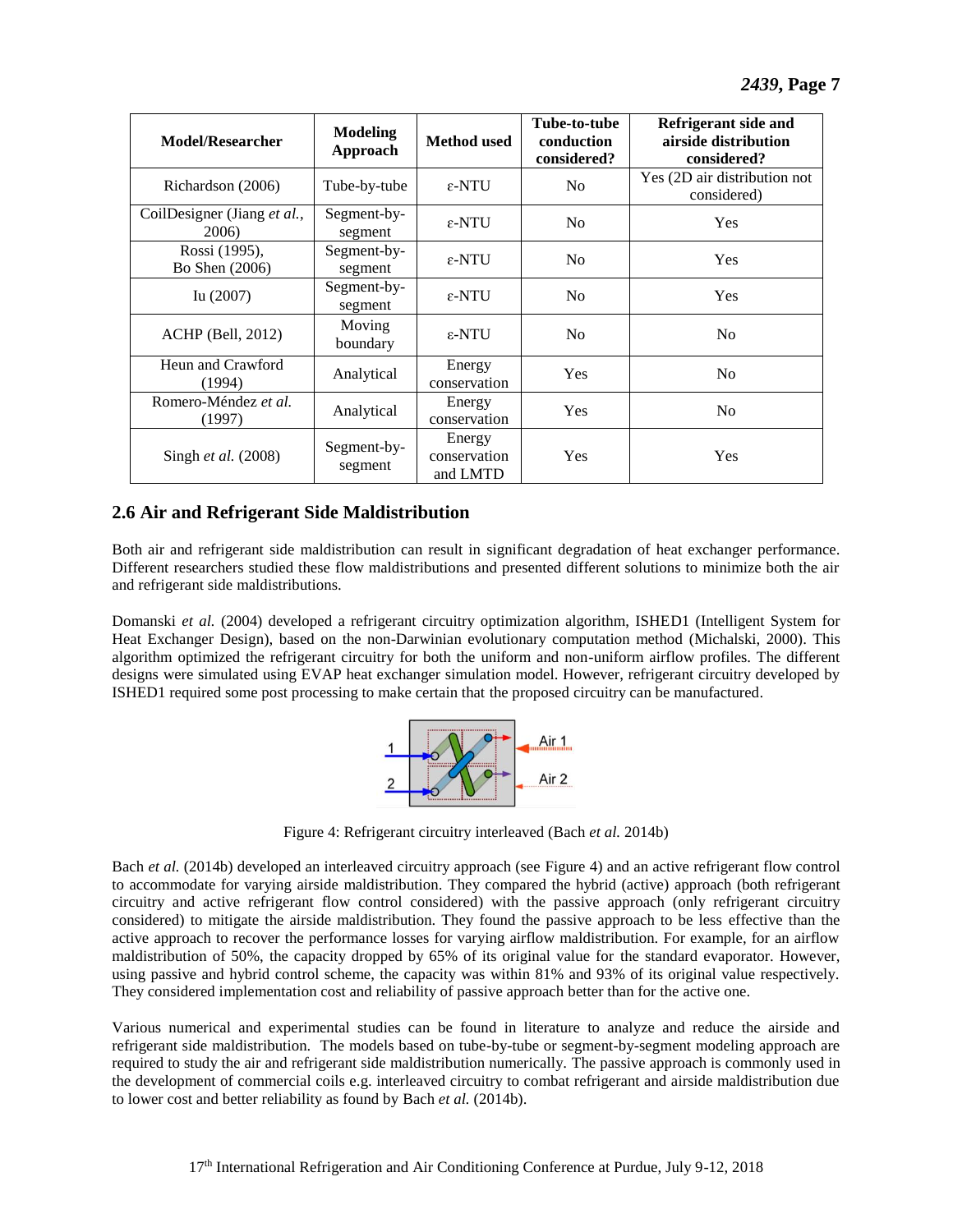#### **2.7 Fin-Tube Contact Resistance**

The tubes are inserted into the holes printed into a stack of fins to manufacture fin-and-tube heat exchangers. The tubes are then expanded to make tube-to-fin pressure contacts. The interference fit results in some contact resistance at the fin-tube attachment. This resistance is very small as compared to the total airside thermal resistance of the fin and tube heat exchanger. However, some studies have shown that there may be situations where this contact resistance cannot be neglected.

Sheffield *et al.* (1989) showed that with the increase in fin spacing or thickness, the contact resistance can be as much as 16% of the total airside thermal resistance. The study also developed a correlation that can estimate the thermal contact resistance in fin and tube heat exchangers based on fin thickness, fin spacing, tube diameter, and tube spacing. EVAP5M (Lee and Domanski, 1997), a fin and tube heat exchanger model, incorporated the fin-tube contact resistance by including contact resistance correlation developed by Sheffield *et al.* (1989) in the overall heat transfer coefficient calculation.

Jeong *et al.* (2006) used an experimental-numerical method (a numerical scheme using experimental data) to estimate the thermal contact conductance in 22 different heat exchangers with 7 mm tube and developed a correlation for it. They found a significant effect of fin type, tube-manufacturing type etc. on the thermal contact conductance in the heat exchanger. They performed the experiments in the vacuum chamber that improved the accuracy of numerical procedure for thermal contact resistance estimation. However, the heat transfer in the gap between the fin and tube is different in vacuum than the actual conditions encountered in industrial settings.

Taler (2007) estimated the thermal contact resistance at the fin tube interface based on the condition that the Colburn j-factors obtained using the experimental data and the CFD simulation of heat transfer in heat exchanger must be in good agreement to estimate the thermal contact resistance at fin-tube interface. Taler and Ocłoń (2014) studied the effect of thermal contact resistance using CFD simulations. They presented a method to calculate fin efficiency numerically as a function of mean thermal contact resistance using mixed finite element and finite volume method. The thermal contact resistance lowered fin efficiency from 0.64 to 0.4 for the same airside heat transfer coefficient.

From the literature, the fin-tube contact resistance is found to cause a significant change in airside heat transfer coefficient. Although important, it is not evident from the review of different heat exchanger models whether fincontact resistance was included while determining overall heat transfer coefficient on the airside.

#### **3. SYSTEM MODELS**

The main focus of this paper is the heat exchanger modeling, however, this section provides a brief overview of the commonly used system models. A model for a vapor compression system is developed by integrating its component models. A solution scheme is required to solve the unknown variables (*e.g.* state points containing fluid information, in the system model to predict system performance). The solution scheme performs the steady state simulations that are important for designing the system and predicting its performance. The solution scheme should be inherently efficient, accurate, and robust. Two approaches are commonly used to solve unknown variables. The first one is successive substitution approach in which the system components are solved one-by-one in the refrigerant flow direction. The second approach is simultaneous approach that solves all the unknown variables of different system components simultaneously by using non-linear equation solvers such as Newton-Raphson or Broyden's method (quasi-Newton solver).

The successive substitution approach uses more than one nested loop to solve the system model. It is easier to develop an efficient iteration scheme, which is both robust and accurate, based on successive substitution approach for simple system configurations. However, once the system gets complicated (*e.g.* system with multiple compressors or a multistage system) it is difficult to develop an efficient scheme based on this approach. Furthermore, this approach is not very flexible: addition of any component to the system requires significant changes in the system solver.

Unlike the successive substitution approach, the simultaneous approach provides the flexibility and generality to the system solution scheme. This approach allows the decoupling of system solver from the component models i.e. component models appear black box to the system solver. The component models solve their equations based on the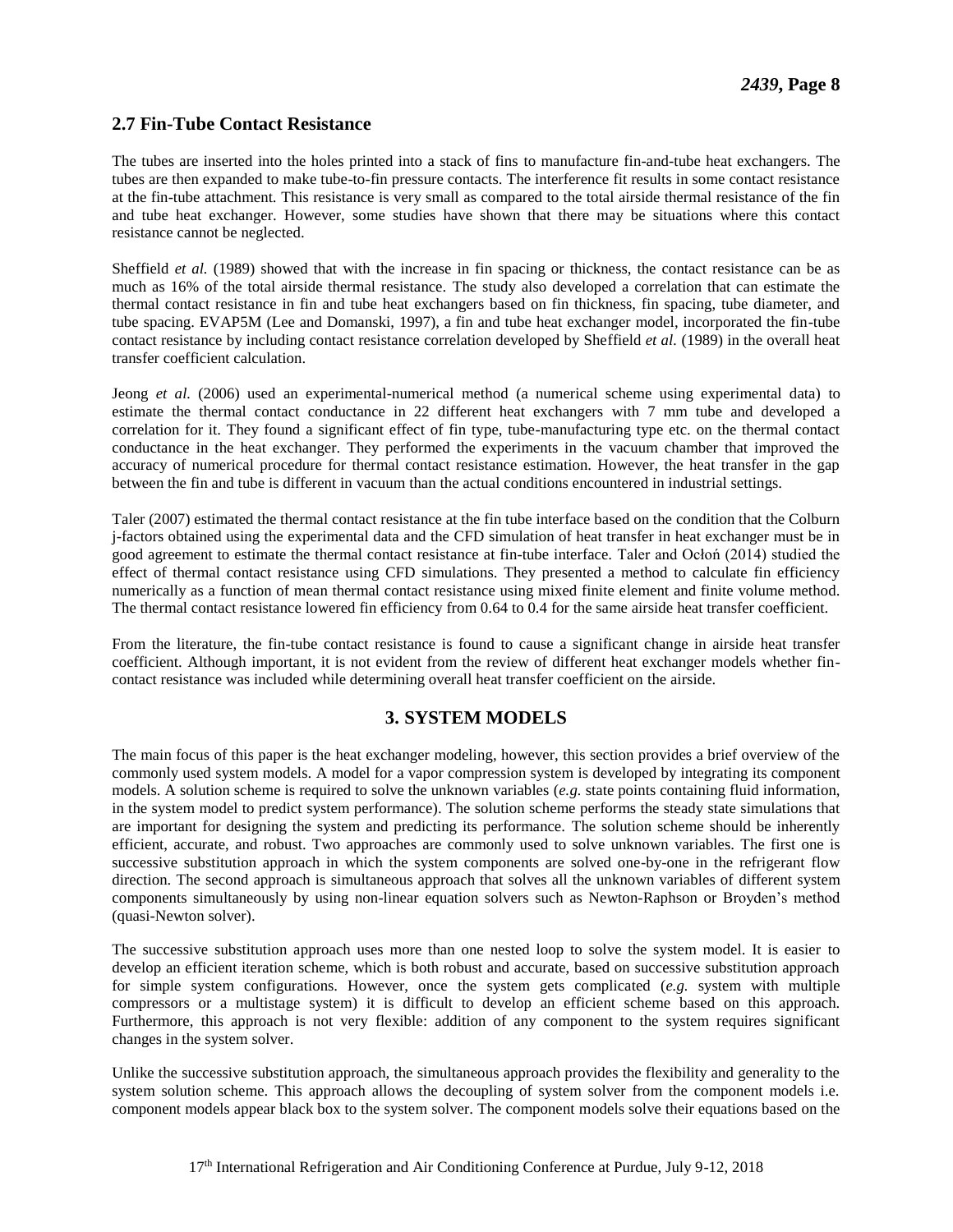boundary conditions provided by the system model and the resulting outputs from the component models are fed back to the system solver. However, the simultaneous method is less robust than the successive substitution method because more initial values are required to solve the system and reasonable initial guesses are not always possible to specify. [Table 2](#page-9-0) lists the approaches used by different researchers to solve their system model.

<span id="page-9-0"></span>

| <b>System solver</b>    | <b>Model and/or Citation</b>                                 |
|-------------------------|--------------------------------------------------------------|
| Successive substitution | Hiller and Glicksman (1976), Ellison and Crewick (1978),     |
| approach                | EVAP-COND (Domanski and Didion, 1983), EVSIM                 |
|                         | (Domanski, 1989), EVAP5M (Lee and Domanski, 1997),           |
|                         | Fischer (1999), Tandon (1999), Robinson and Groll (2000),    |
|                         | Sarkar et al. (2006), Iu (2007)                              |
| Simultaneous            | Parise (1986), Jolly et al. (1990), ACMODEL (Rossi, 1995),   |
| approach                | Hwang and Radermacher (1998), VapCyc (Richardson,            |
|                         | 2006), CoilDesigner (Jiang et al., 2006), Shao et al. (2008) |

|  |  |  | Table 2: Approach to solve the system model by different researchers |
|--|--|--|----------------------------------------------------------------------|
|  |  |  |                                                                      |

#### **4. CONCLUSIONS**

During the review of heat exchanger models, only few references are found that considered cross-fin conduction in their heat exchanger model. Cross-fin conduction can have significant effect on the performance of heat exchanger if the neighboring tubes have refrigerant at different temperatures due to refrigerant or airside maldistribution.

Different researchers included 1D or 2D airside maldistribution in their heat exchanger models by using tube-bytube or segment-by-segment modeling approaches. However, no detailed comparison was found in the literature between considering the effect of 1D or 2D airside maldistribution on the heat exchanger performance.

Fin-to-tube contact resistance can have significant effect on heat exchanger performance. Few heat transfer coefficient correlations take into account the fin-to-tube contact resistance. However, it is not clear from the literature of most of the heat exchanger models on whether or not contact resistance is taken into account.

Different solvers are developed by researchers to solve the heat exchanger and vapor compression system models. However, there is still a need to develop a solver that can solve both simple and complex system configurations efficiently while maintaining robustness. The solver should also be able to address the discontinuities in property functions, correlations, and sub models.

Despite fin and tube heat exchangers being a well-established technology there is still a substantial room for improvement of modeling tools.

#### **REFERENCES**

- Bach, C. K., Groll, E. A., Braun, J. E., & Horton, W. T. (2014a). Mitigation of air flow maldistribution in evaporators. Applied Thermal Engineering, 73(1), 879-887.
- Bach, C.K. Groll, E.A. Braun, J.E. and Horton, W.T. (2014b). Interleaved circuitry and hybrid control as means to reduce the effects of flow maldistribution. Proceedings of 15<sup>th</sup> International Refrigeration and Air Conditioning Conference. Purdue University.

Bell, I. (2012). ACHP Documentation. 1.3, Retrieved 09/18/2017, from http://achp.sourceforge.net/index.html.

- Braun, J. E. (1988). Methodologies for the design and control of central cooling plants. Ph.D. dissertation, University of Wisconsin, Madison.
- Domanski, P. A. (1989). EVSIM: An evaporator simulation model accounting for refrigerant and one dimensional air distribution. US Department of Commerce, National Institute of Standards and Technology.
- Domanski, P. A., Choi, J. M., & Payne, W. V. (2007). Longitudinal heat conduction in finned-tube evaporators. 22nd IIR International Congress of Refrigeration, Beijing, China.
- Domanski, P. A., Yashar, D., Kaufman, K. A., & Michalski, R. S. (2004). An optimized design of finned-tube evaporators using the learnable evolution model. HVAC&R Research, 10(2), 201-211.
- Ellison, R. D., & Creswick, F. A. (1978). Computer simulation of steady-state performance of air-to-air heat